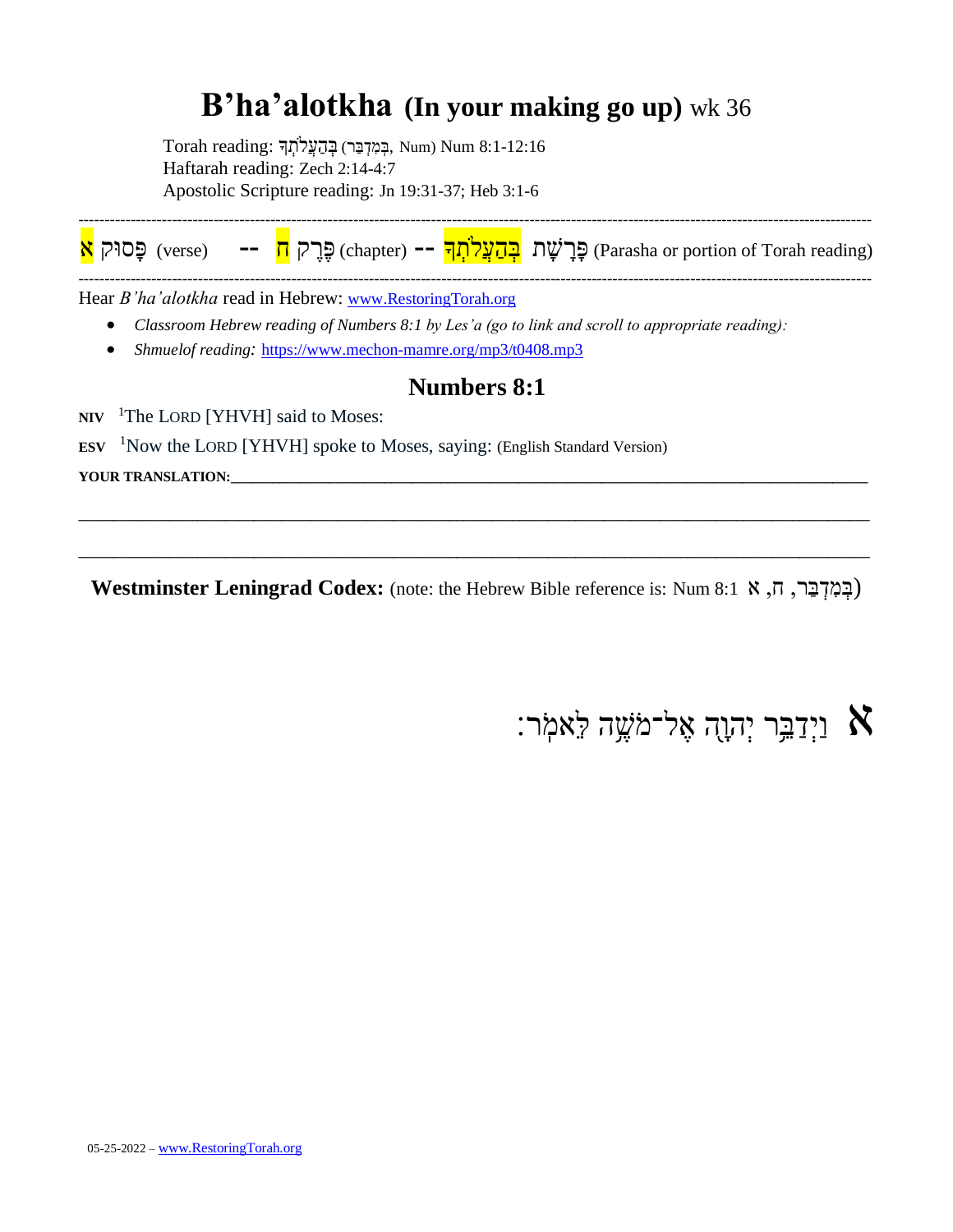- **NIV** <sup>2</sup> "Speak to Aaron and say to him, 'When you set up the lamps, see that all seven light up the area in front of the lampstand.'"
- **CJB**  2 "Tell Aharon, 'When you set up the lamps, the seven lamps are to cast their light forward, in front of the menorah.'" (Complete Jewish Bible)
- **ESV**  2 "Speak to Aaron and say to him, When you set up the lamps, the seven lamps shall give light in front of the lampstand." (English Standard Version)
- LSV <sup>2</sup> "Speak to Aaron, and you have said to him: In your causing the lights to go up, the seven lights give light toward the front of the face of the lampstand." (Literal Standard Version)
- YLT<sup>2</sup>'Speak unto Aaron, and thou hast said unto him, In thy causing the lights to go up, over-against the face of the candlestick do the seven lights give light.' (Young's Literal Translation)
- BLT <sup>2</sup> Speak to Aaron, and say to him, In thy raising up of the lamps, to the front of the face of the chandelier shall the seven lamps enlighten. (Berean Literal Translation)

YOUR TRANSLATION:

**Westminster Leningrad Codex:** (note: the Hebrew Bible reference is: Num 8:2ב ,ח ,רַב ְּד ִמ ְּב(

**\_\_\_\_\_\_\_\_\_\_\_\_\_\_\_\_\_\_\_\_\_\_\_\_\_\_\_\_\_\_\_\_\_\_\_\_\_\_\_\_\_\_\_\_\_\_\_\_\_\_\_\_\_\_\_\_\_\_\_\_\_\_\_\_\_\_\_\_\_\_\_\_\_\_\_\_\_\_\_\_\_\_\_\_\_\_\_\_\_\_\_\_\_\_\_\_\_\_\_\_\_\_\_\_\_\_\_\_\_\_\_\_\_**

**\_\_\_\_\_\_\_\_\_\_\_\_\_\_\_\_\_\_\_\_\_\_\_\_\_\_\_\_\_\_\_\_\_\_\_\_\_\_\_\_\_\_\_\_\_\_\_\_\_\_\_\_\_\_\_\_\_\_\_\_\_\_\_\_\_\_\_\_\_\_\_\_\_\_\_\_\_\_\_\_\_\_\_\_\_\_\_\_\_\_\_\_\_\_\_\_\_\_\_\_\_\_\_\_\_\_\_\_\_\_\_\_\_**

# ב דַּבֵּר<sup>י</sup> אֱל־אַהֲדוֹ וְאָמַרְהָ אֵלֶיו <mark>בְהַעֲלֹתְך</mark>ֹ אֶת־הַנֵּרֹׂת אֶל־מוּל<sup>י</sup>פְּנֵי הַמְּנוֹרָׂה

יֵאִירוּ שִׁבְעַת הַנֵּרֹות: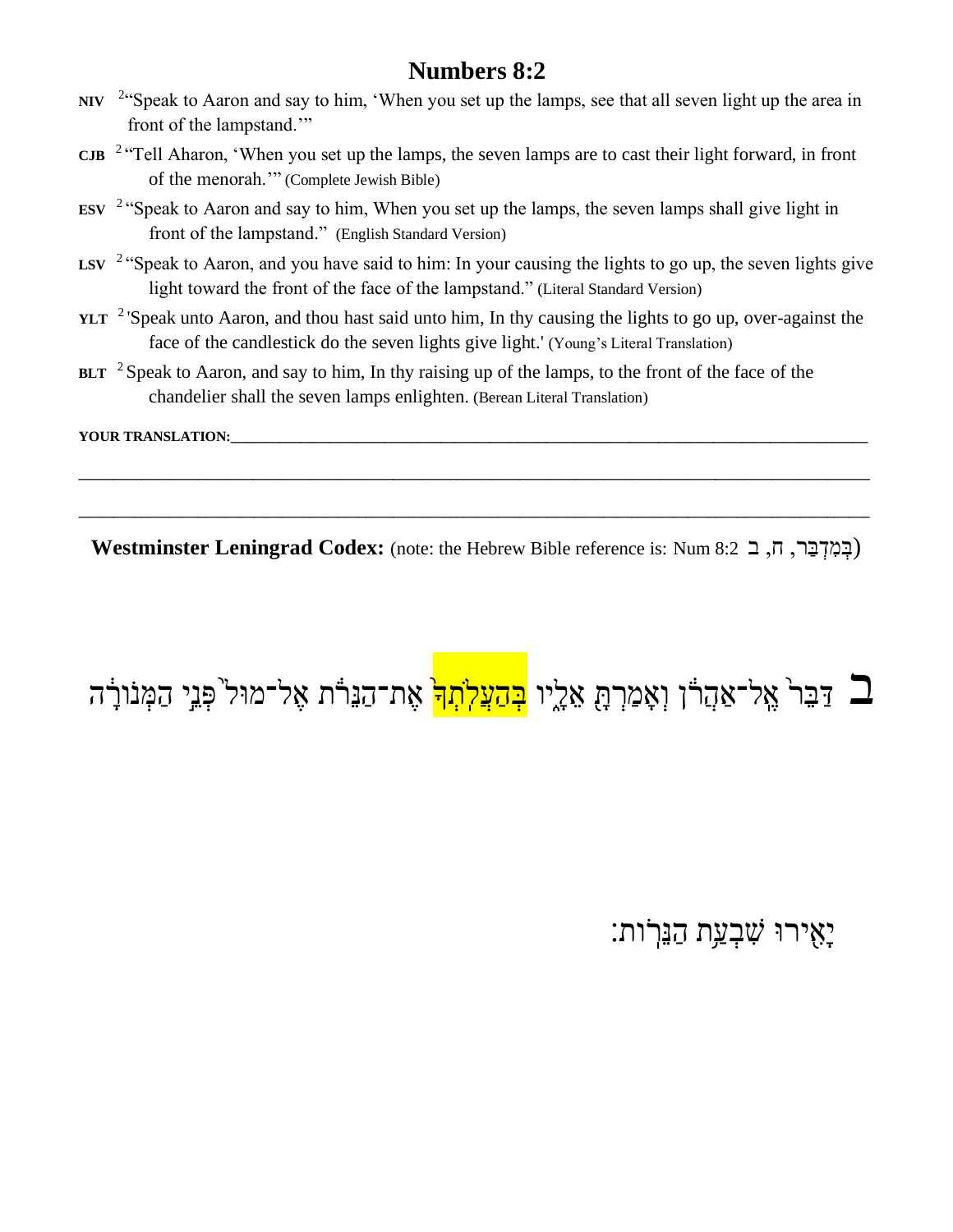- **NIV** <sup>3</sup> Aaron did so; he set up the lamps so that they faced forward on the lampstand, just as the LORD [YHVH] commanded Moses.
- **NASB** <sup>3</sup> Therefore Aaron did so; he mounted its lamps at the front of the lampstand, just as the LORD [YHVH] had commanded Moses. (New American Standard Bible)
- **ERS** <sup>3</sup> And Aaron did so; he lighted the lamps thereof so as to give light in front of the candlestick, as the LORD [YHVH] commanded Moses. (English Revised Standard)
- **KJB** <sup>3</sup> And Aaron did so; he lighted the lamps thereof over against the candlestick, as the LORD [YHVH] commanded Moses. (King James Bible)

**YOUR TRANSLATION:** 

**Westminster Leningrad Codex:** (note: the Hebrew Bible reference is: Num 8:3 ג, ה, ג ,

**\_\_\_\_\_\_\_\_\_\_\_\_\_\_\_\_\_\_\_\_\_\_\_\_\_\_\_\_\_\_\_\_\_\_\_\_\_\_\_\_\_\_\_\_\_\_\_\_\_\_\_\_\_\_\_\_\_\_\_\_\_\_\_\_\_\_\_\_\_\_\_\_\_\_\_\_\_\_\_\_\_\_\_\_\_\_\_\_\_\_\_\_\_\_\_\_\_\_\_\_\_\_\_\_\_\_\_\_\_\_\_\_\_**

**\_\_\_\_\_\_\_\_\_\_\_\_\_\_\_\_\_\_\_\_\_\_\_\_\_\_\_\_\_\_\_\_\_\_\_\_\_\_\_\_\_\_\_\_\_\_\_\_\_\_\_\_\_\_\_\_\_\_\_\_\_\_\_\_\_\_\_\_\_\_\_\_\_\_\_\_\_\_\_\_\_\_\_\_\_\_\_\_\_\_\_\_\_\_\_\_\_\_\_\_\_\_\_\_\_\_\_\_\_\_\_\_\_**

## בַּוֹּעֵּשׁ כֵּןۛ אַהֲרֹו אֶל־מוּל<sup>י</sup>פְּנֵי הַמְּנֹורָׂה הֶעֱלֶה נֵרֹתֶיהָ כַּאֲשֶׁר צִוָּה [עֵ

### יִהְוָה אֶת־מֹשֱה: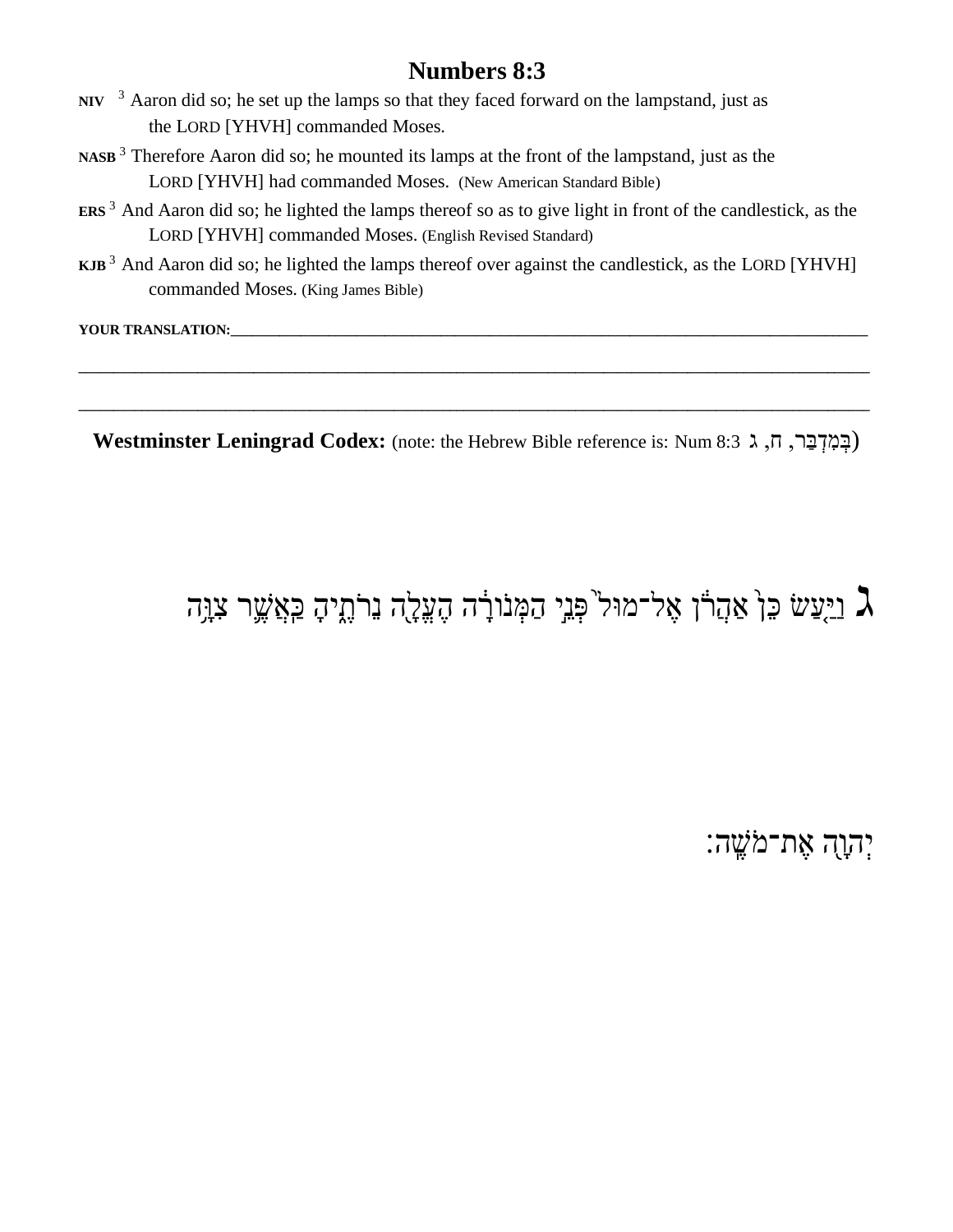- NIV <sup>4</sup>This is how the lampstand was made: It was made of hammered gold—from its base to its blossoms. The lampstand was made exactly like the pattern the LORD [YHVH] had shown Moses.
- **JPS** <sup>4</sup> This was the form of the menorah: hammered work of gold, from its base to its flower it was hammered work; according to the form that the LORD [YHVH] had shown Moses, so did he construct the menorah. (Jewish Publication Society 1917)

YOUR TRANSLATION:

Westminster Leningrad Codex: (note: the Hebrew Bible reference is: Num 8:4 ה, ה, ה

## ך וְזֶה מַעֲשֶׂה הַמְּנֹרָה מִקְשָׁה זָהָ֫ב עַד־יְרֵבְה עַד־פִּרְחָה מִקְשָָׁה הֶוא

## כַּמַּרְאָׂה אֲשֶׁר הֶרְאָה יְהוָהْ אֶת־מֹשֶׁה בֵּן עָשָׂה אֶת־הַמְּנִרֶה: פ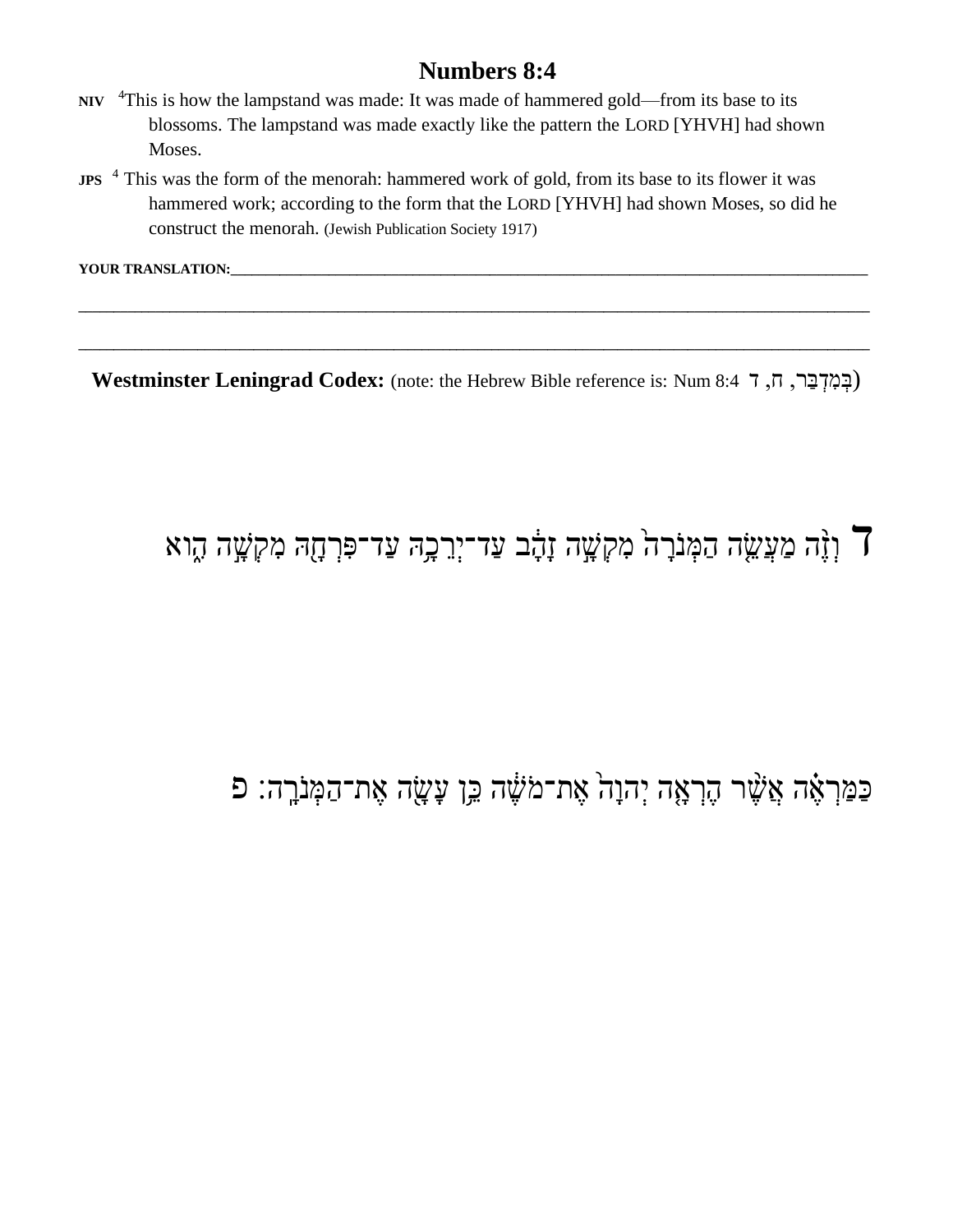NIV <sup>5</sup>The LORD [YHVH] said to Moses:

YOUR TRANSLATION:

Westminster Leningrad Codex: (note: the Hebrew Bible reference is: Num 8:5 ה, ה, ה archives

ה וַיְדַבִּר יְהָוֻה אֶל־מֹּשֶׁה קֵאמְר: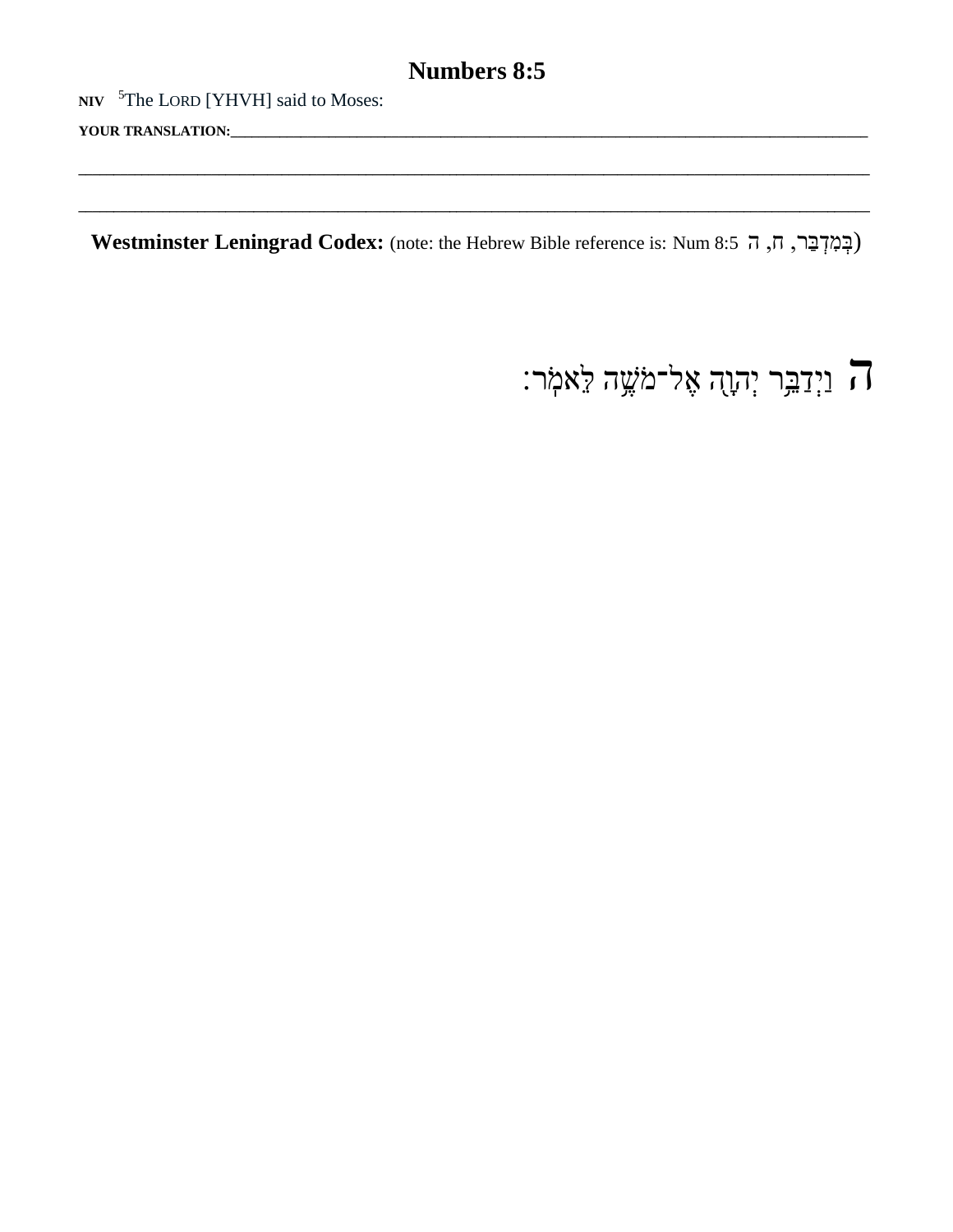NIV <sup>6"</sup>Take the Levites from among all the Israelites and make them ceremonially clean.

ESV <sup>6</sup>"Take the Levites from among the people of Israel and cleanse them. (English Standard Version)

YOUR TRANSLATION:

Westminster Leningrad Codex: (note: the Hebrew Bible reference is: Num 8:6 וְבִקְבַּר, חָ, ו

## ך קָח אֶת־הַלְוִיָּּם מִתֻּוּךְ בְּנֵי יִשְׂרָאֵל וְטִהַרְתָּ אֹתָם: